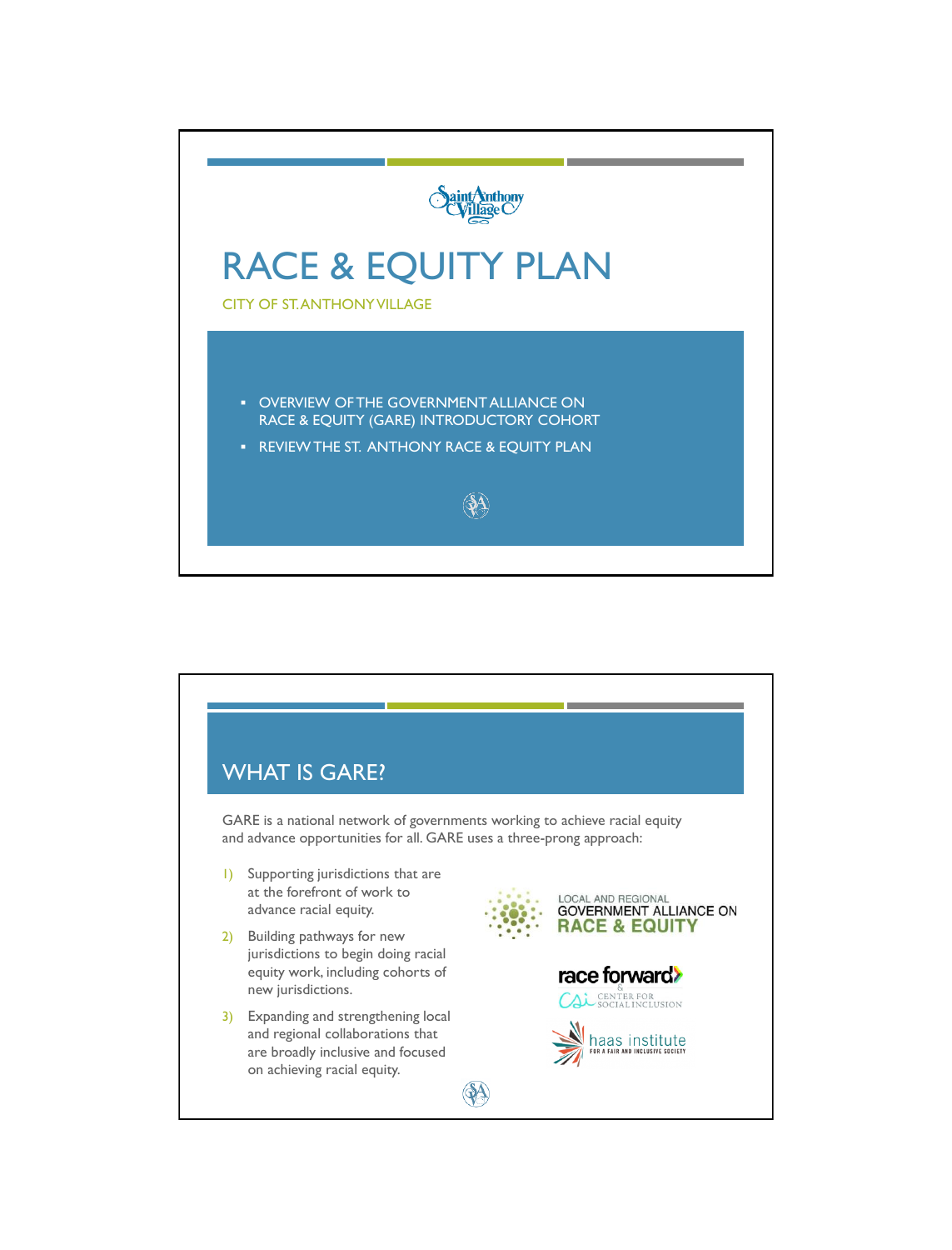

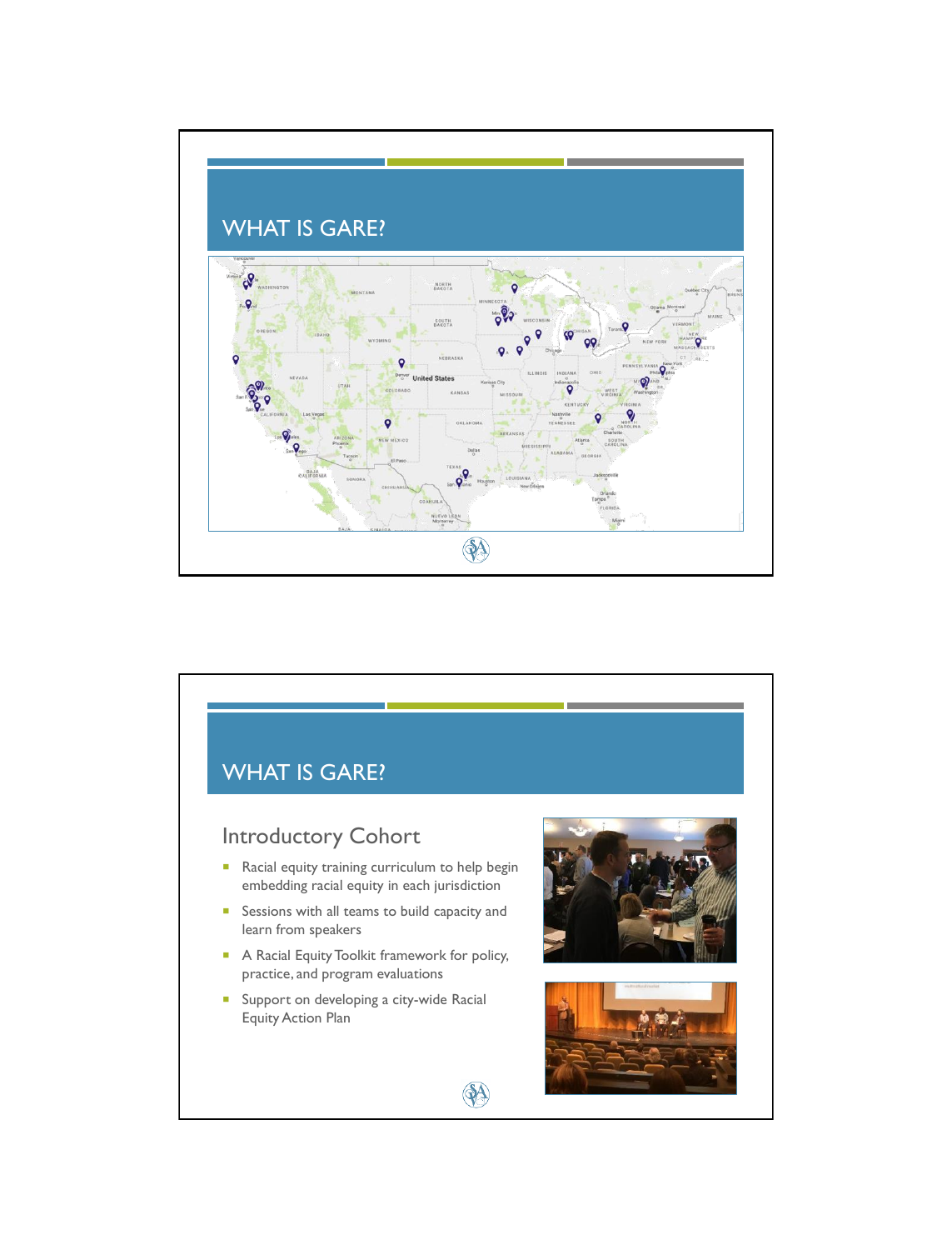## 2017 INTRODUCTORY COHORT

- 23 cities and county and state divisions participated
- Began with 2-day session covering:
	- **Explicit and implicit bias**
	- $\blacksquare$  Individual, institutional and structural forms of racism
	- Government's role
- **Racial Equity Story**
- **Exercise curriculum and hear speakers**
- **Culminating in a Racial Equity Plan**





A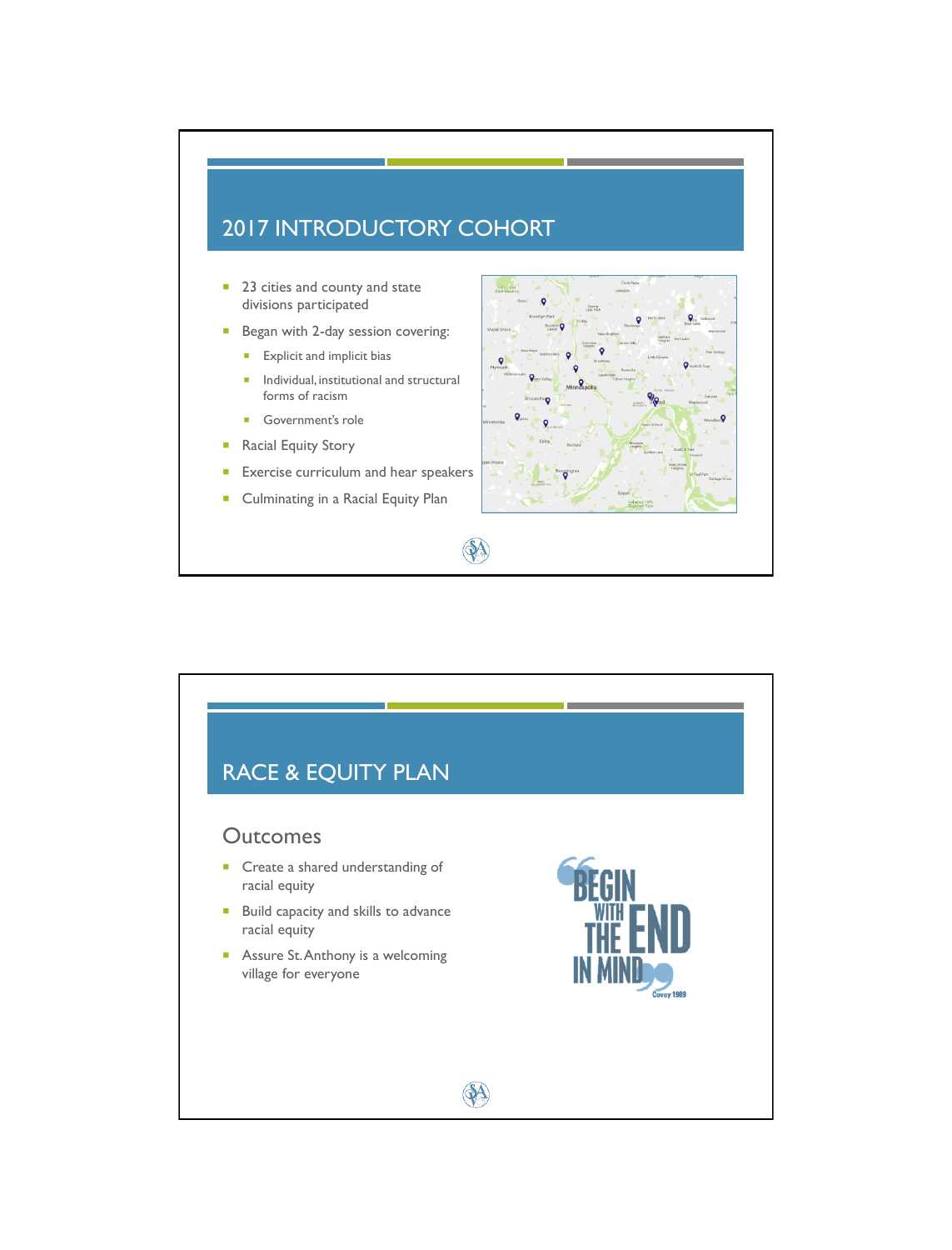## RACE & EQUITY PLAN

Create a shared understanding of racial equity

A

A

- GARE 2017 Introductory Cohort
- Inclusion Committee
- GARE 2018 Implementation Cohort

*"Civility, in whatever form, is the natural consequence of doing the right things, at the right time, in the right way and for all the right reasons."*

*- Ken Morris, JD*





- **Departmental Racial Equity Assessments** 
	- City Wide
	- **Administration, Human Resources & Finance**
	- **Fire Department**
	- **Liquor Operation Department**
	- **Police Department**
	- **Public Works Department**